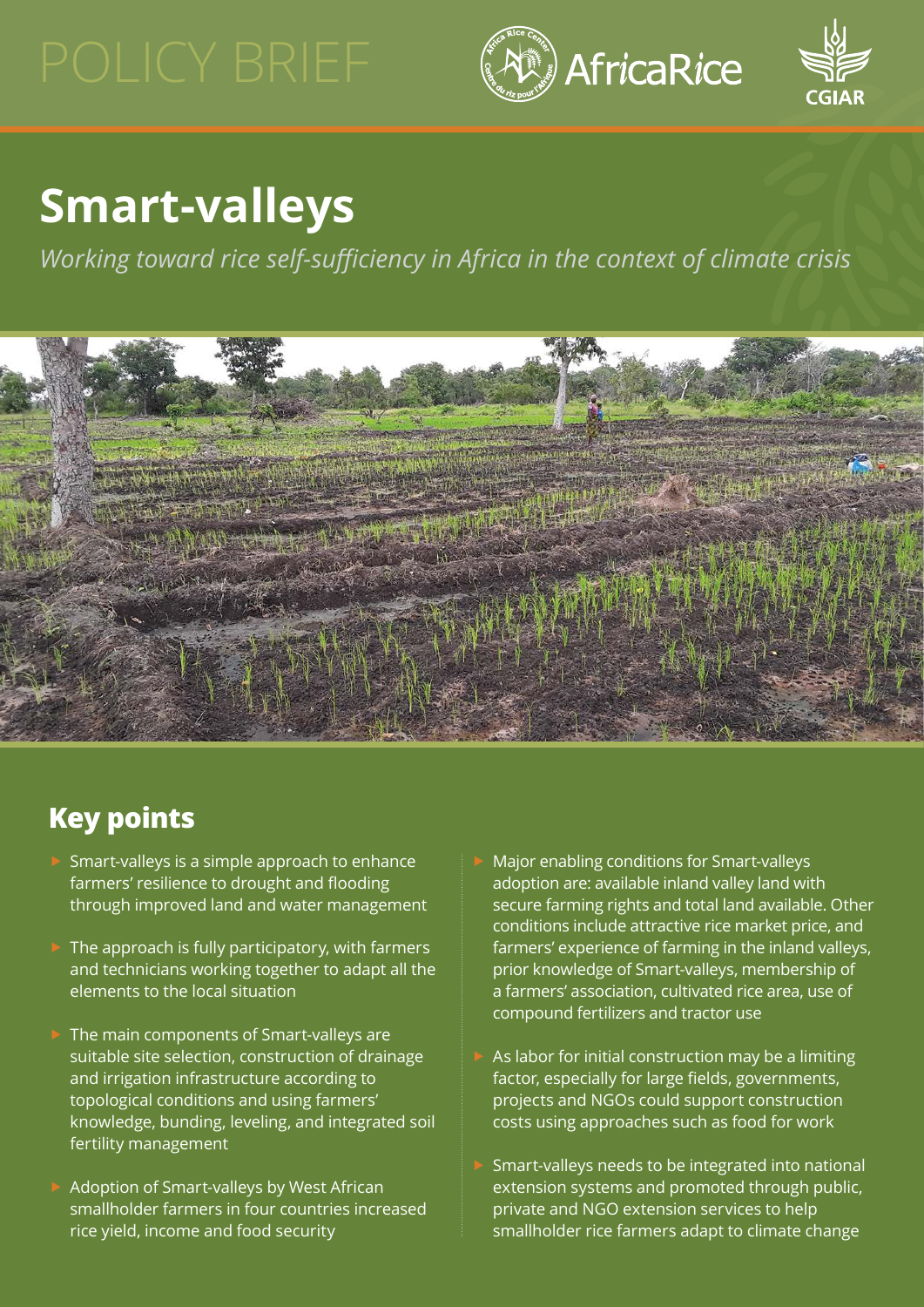#### <span id="page-1-0"></span>**How can Africa become selfsufficient in rice?**

Rice has become the staple food for over 750 million people in sub-Saharan Africa, but domestic production has failed to keep pace with demand. In 2020, sub-Saharan Africa produced 18.8 million tonnes (Mt) of milled rice, but still had to import 14.6 Mt to satisfy demand — at a cost of over US\$ 7 billion.<sup>[1](#page-3-0)</sup>

Inland valleys, "the upper parts of river drainage systems, comprising the whole upland–lowland continuum" excluding floodplains, are "Africa's future food baskets"[2](#page-3-0) due to their better water availability compared with the surrounding uplands. Occupying over 190 million hectares (Mha) across the continent, $3$  inland valleys have the greatest potential to fuel Africa's drive toward rice self-sufficiency. However, only about 2% of the inland valley area in sub-Saharan Africa is being used for agriculture, mainly because of poor water control.

### **The Smart-valleys approach**

The ability to manage water supplies to fields is increasingly important to help guarantee rice production under a changing climate in which timing and amounts of rainfall are unpredictable and out-of-synch with the crop cycle.

'Smart-valleys' is a low-cost, participatory approach for land development and improved water and soil management in inland valleys. It was developed in West Africa by AfricaRice and partners, building on the Asian *sawah* system initially introduced to Ghana and Nigeria in 2004. The approach consists of three phases: selection, development and management. It begins with a site selection process based on local rice value, land tenure, market opportunity, physical accessibility, and soil and water resources. If a site is deemed suitable, development starts with farmer meetings to coordinate cooperative lowland development.

Working with field technicians, and following the lie of the land, farmers collectively design and construct a system of drainage canals, irrigation infrastructure (if there is enough water available for irrigation), and bunded and leveled fields — thereby improving water control. Combining this with other good agricultural practices (e.g. quality seed, appropriate weeding, and puddling or ponding to reduce weeds), farmers can provide optimum crop management throughout the season.

Smart-valleys is amenable to implementation within a single season, from raising awareness among farmers, through land clearance and system design, to construction and implementation.

West Africa is ideally suited for Smart-valleys: it has abundant available inland valleys (only 10–25% of which are used for rice cultivation). As early as 2011, it was estimated that development of just 20 Mha of inland valleys with Smart-valleys could provide enough rice to feed 300 million people.



#### **Better for the environment**

Smart-valleys works with the environment. The construction follows natural features such as existing drainage routes, with some pre-existing vegetation retained (e.g. on the uplands and slopes, and trees) to preserve some diversity and minimize erosion. A primary environmental concern in agriculture is poisoning via mineral fertilizers and toxic pesticides. Today, Smart-valleys promotes the combined use of organic inputs in the form of food or forage legumes grown in the valley fringes (the hydromorphic zone) both before and after the rice season, and inorganic fertilizer to enhance nutrient use efficiency. Where pesticides are deemed necessary, Smart-valleys promotes the use of natural products (e.g. neem extract) and only if really necessary the least toxic pesticides available (e.g. organophosphates rather than the long-lasting and highly toxic organochlorates used for cotton).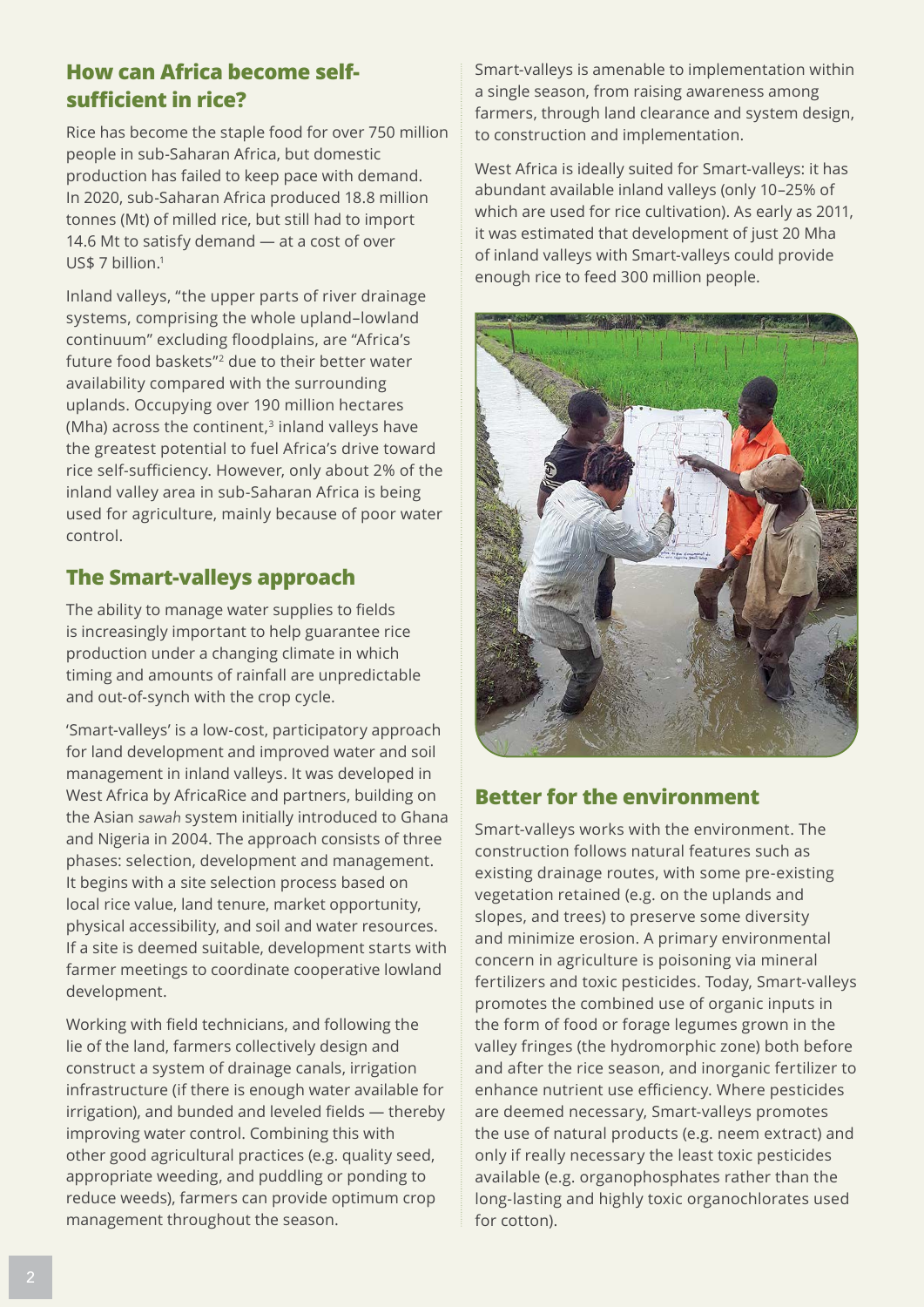#### <span id="page-2-0"></span>**More rice, more cash, better food security and enhanced resilience to climate change**

When a country or subnational region decides to adopt Smart-valleys, computer spatial models can be used to identify suitable inland valleys on a national or regional scale. Inland valleys have high agricultural potential, but also provide a variety of market and non-market goods and services known as ecosystem services, from which local communities benefit. Careful site selection is therefore critical to reconcile agricultural development with biodiversity and ecosystem service provision. Once suitable inland valleys have been identified, the early stages of Smart-valleys development are quite easy and involve farmers throughout the process.

Smart-valleys has been adopted in six countries: Benin, Burkina Faso, Liberia, Nigeria, Sierra Leone and Togo. From 2014 to 2020, the number of Smart-valleys sites increased from 139 to 241, the total area covered from 474 ha to 1615 ha, and the number of beneficiaries from 1486 to 14,027 rice farmers. More than 60% of the adopters are women.

While more than doubling of yield prompted the initial out-scaling, solid, long-term evidence needs to come from formal impact assessment. Three impact studies have been conducted on Smart-valleys: one involving 590 rice-farming households in Benin and

Togo in 2012–2014, one using 4 years of household survey data from central Benin for 2013–2016 combined with 30 years' rainfall data at village level, and one involving 641 households in Liberia and Sierra Leone.

While 'classic' dissemination routes (involving field technicians and lead farmers) dominated in the early, 'project' phases of introduction, ongoing expansion (scaling out) depends on 'scaling partners' driving adoption. For example, in Benin, this is through development agencies and NGOs, while in Burkina Faso, post-project dissemination is by international NGO Rikolto International.

The primary factors influencing farmers' decisions to adopt Smart-valleys were having available inland valley land with secure farming rights and total land area available. Other factors were country-specific: production in the inland valleys and market price of paddy in Benin and Togo; and prior knowledge of Smart-valleys, membership of a farmers' association, rice area, use of compound (NPK) fertilizer and use of a tractor in Liberia and Sierra Leone.

For households in Benin and Togo, adoption of Smart-valleys increased yield by an average of 0.92 tonnes per hectare, income by \$267 per hectare, and food security by more than 10 points on the Food Consumption Score[.4](#page-3-0) While in Liberia and Sierra Leone, the figures were 1.32 t/ha, \$440/ha and 4 points, respectively.